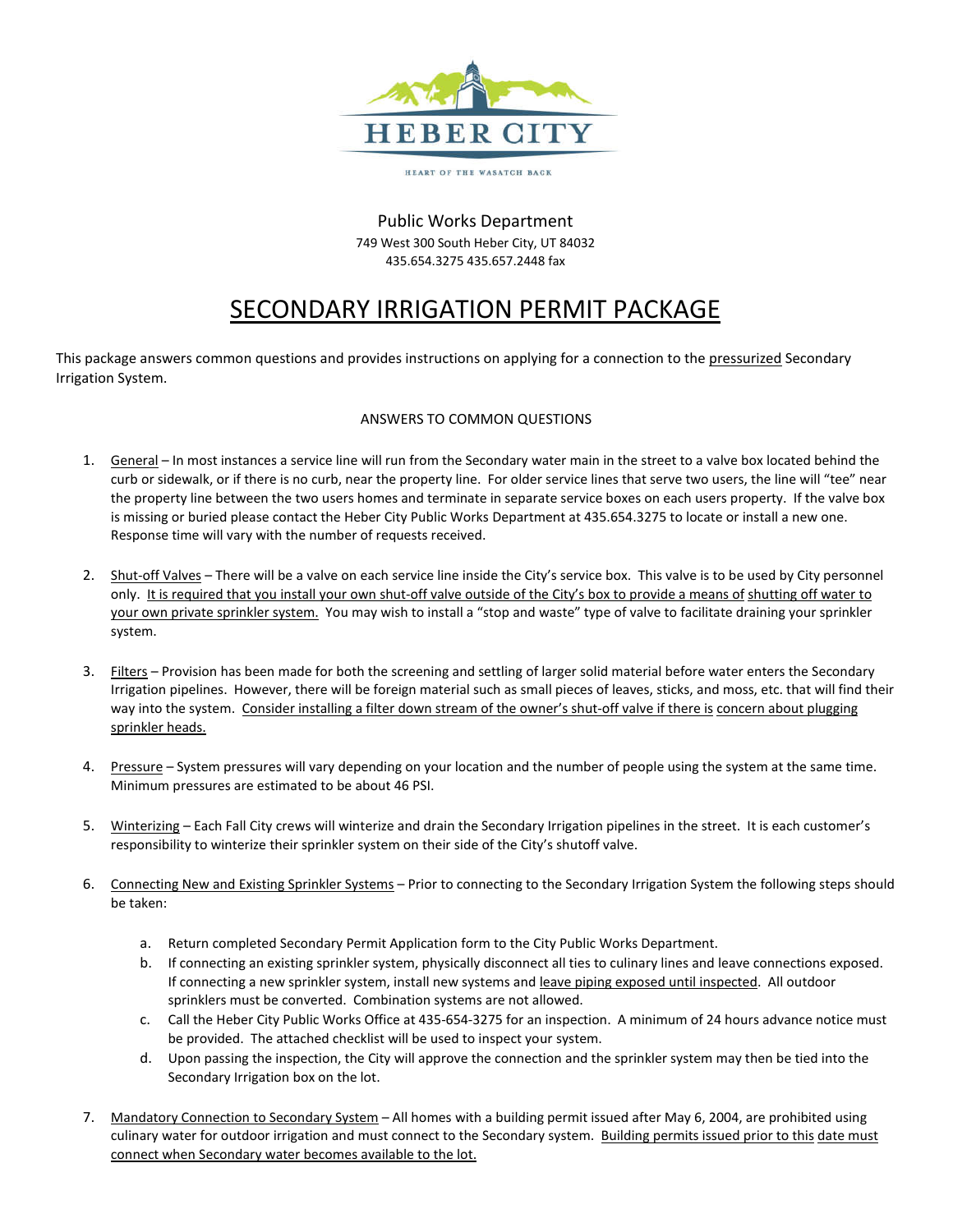## HEBER CITY SECONDARY IRRIGATION APPLICATION FOR PERMIT

The undersigned hereby applies for a Secondary Irrigation water connection to Heber City in accordance with the Plan shown below or attached to this sheet. (Plan must show approximate location of property lines, structures, distribution lines, valves, taps, etc.)

Applicant has read the rules and regulations and hereby agrees, in the event this application is granted, Applicant will:

- Comply strictly with the rules and regulations of the City as currently set forth or hereafter amended or adopted and consent to discontinue Secondary water service in the event any rule or regulation of the City is violated.
- Notify the City when the installation of the private irrigation system is complete and ready for inspection and not cover any trenches until such facilities are inspected and approved.
- Consent to let representatives of the City enter premises at any reasonable time for the purpose of inspecting the private irrigation system.
- Agrees to not reconnect outdoor irrigation systems to the culinary system for any reason once a connection to Secondary water service is made.

\_\_\_\_\_\_\_\_\_\_\_\_\_\_\_\_\_\_\_\_\_\_\_\_\_\_\_\_\_\_\_\_\_\_\_\_\_\_\_\_\_\_\_\_\_\_\_\_\_\_ \_\_\_\_\_\_\_\_\_\_\_\_\_\_\_\_\_\_\_\_\_\_\_\_\_\_\_\_\_\_\_\_\_\_\_\_\_\_\_\_\_\_\_\_\_\_\_\_\_\_

Print Name Address

Signature of Property Owner / Applicant

\_\_\_\_\_\_\_\_\_\_\_\_\_\_\_\_\_\_\_\_\_\_\_\_\_\_\_\_\_\_\_\_\_\_\_\_\_\_\_\_\_\_\_\_\_\_\_\_\_\_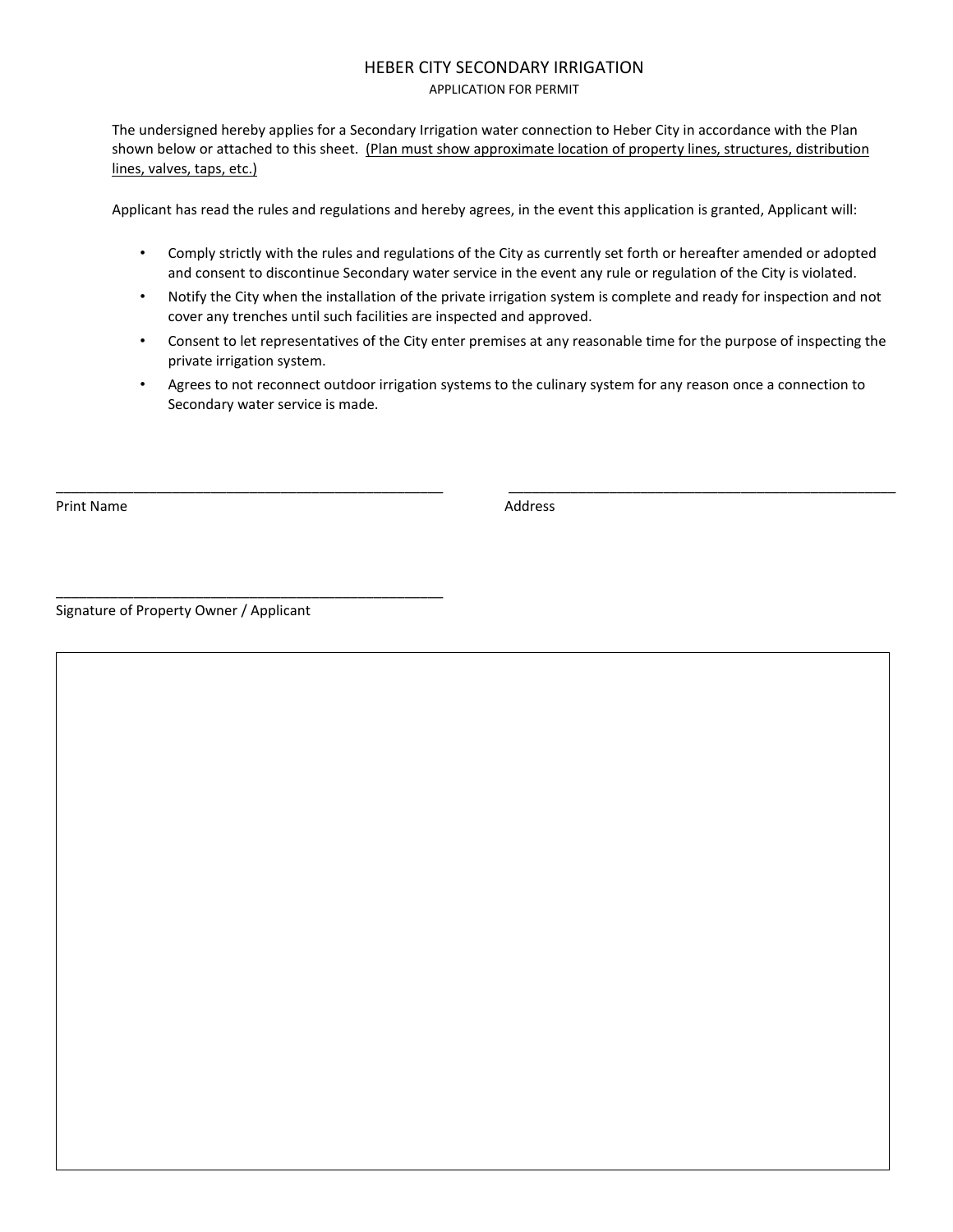### HEBER CITY SECONDARY IRRIGATION RULES AND REGULATIONS

- 1. Use of any Secondary facilities without a permit or proper authorization is prohibited.
- 2. Secondary users shall, at their own expense, keep their service connections in good repair and protected from freezing up to the City's shutoff valve.
- 3. Secondary users shall not dig in the public right-of-way without first obtaining permission from the Public Works Department, and obtaining any necessary excavation permits.
- 4. It is unlawful to waste water through leaks, running water continuously, or allowing water to flow into neighboring property or streets.
- 5. City shall have reasonable access to inspect Secondary facilities and water usage.
- 6. City is not liable for damages suffered by Secondary users resulting from the loss of Secondary water.
- 7. In times of shortage, the City may limit or schedule the use of Secondary water.
- 8. It is unlawful to allow users of Secondary water to redistribute water to other unauthorized persons off the premises or for two parcels to be served from the same City shutoff valve.
- 9. It is unlawful to interconnect the Secondary irrigation lines with the Culinary water system in any way or extend Secondary irrigation lines into any building. (This requires existing systems to physically disconnect from the Culinary system so reconnection is not possible).
- 10. It is unlawful to use substantial quantities of water to flood irrigate with Secondary water.
- 11. Applicants other than the owner must have a notarized letter from the owner granting permission to apply for Secondary water.
- 12. Secondary users must install a shutoff valve and any other private appurtenances outside of the City's Irrigation box and must not tamper or operate the City's shutoff valve.
- 13. Secondary pipes and appurtenances should be painted, marked, or otherwise designated by the color purple to distinguish them from culinary services.
- 14. It is unlawful to install Secondary lines any closer than five (5) feet center to center to culinary lines in the same trench.
- 15. Hydrants and sprinkler control valves shall have removable handles or keys, unless they are of the quick coupling type. Key's should be removed when Secondary water is not to be used to prevent access by small children.
- 16. Service may be terminated for wasting water, failure to pay for service, or where health hazards exist.
- 17. Violation of these rules and regulations is a Class B misdemeanor.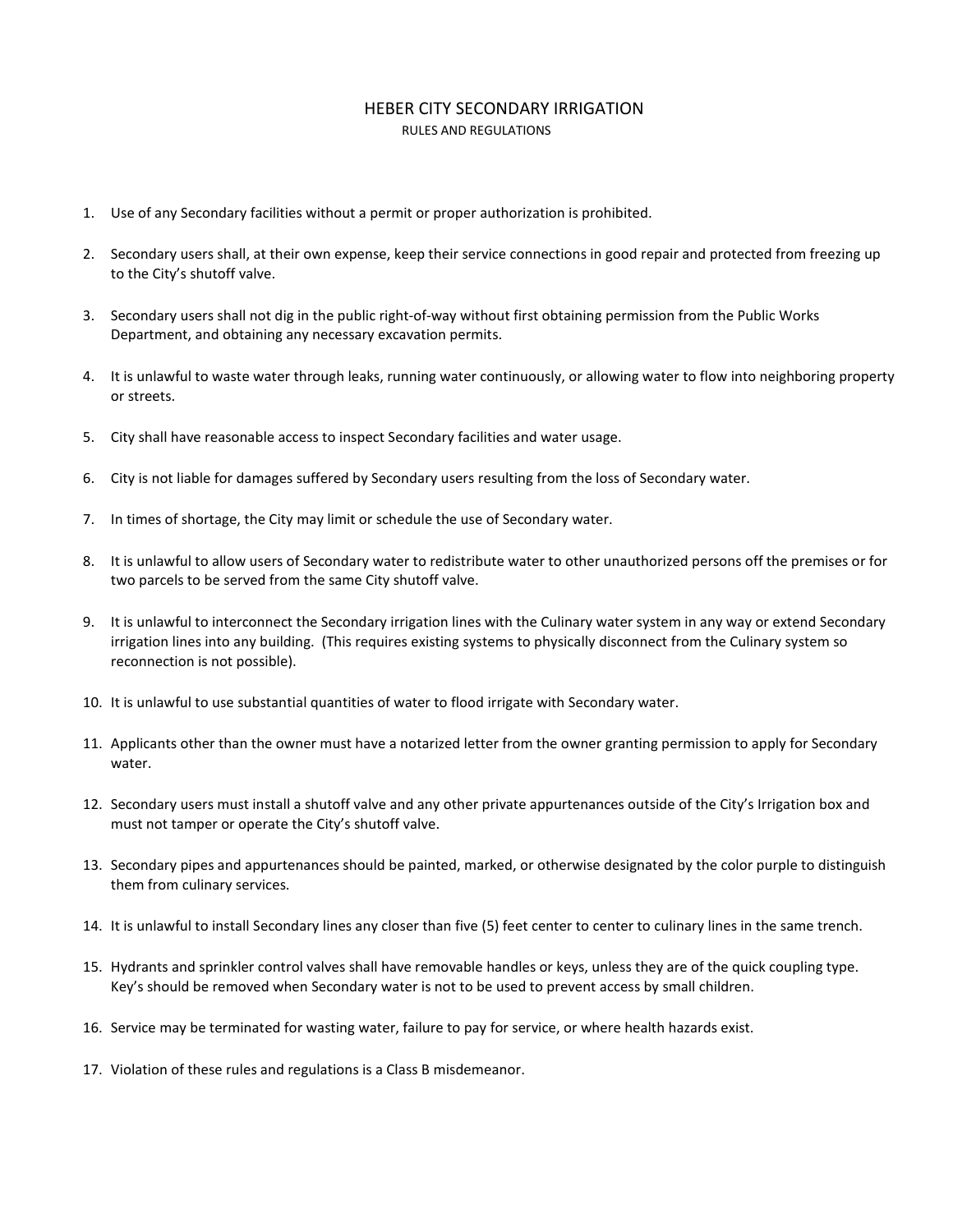#### HEBER CITY SECONDARY IRRIGATION INSPECTION CHECKLIST

\_\_\_\_\_\_\_\_\_\_\_\_\_\_\_\_\_\_\_\_\_\_\_\_\_\_\_\_\_\_\_\_\_\_\_\_\_\_\_\_\_\_\_\_\_\_\_\_\_\_\_\_\_\_\_\_\_\_\_\_\_\_ \_\_\_\_\_\_\_\_\_\_\_\_\_\_\_\_\_\_\_\_\_\_\_\_\_\_\_\_\_\_\_\_\_\_\_\_\_\_\_

\_\_\_\_\_\_\_\_\_\_\_\_\_\_\_\_\_\_\_\_\_\_\_\_\_\_\_\_\_\_\_\_\_\_\_\_\_\_\_\_\_\_\_\_\_\_\_\_\_\_\_\_\_\_\_\_\_\_\_\_\_\_\_\_\_\_\_\_\_\_\_\_\_\_\_\_\_\_\_\_\_\_\_\_\_\_\_\_\_\_\_\_\_\_\_\_\_\_\_\_\_\_\_\_\_\_\_\_\_\_\_\_\_\_\_\_\_\_\_

\_\_\_\_\_\_\_\_\_\_\_\_\_\_\_\_\_\_\_\_\_\_\_\_\_\_\_\_\_\_\_\_\_\_\_\_\_\_\_\_\_\_\_\_\_\_\_\_\_\_\_\_\_\_\_\_\_\_\_\_\_\_\_\_\_\_\_\_\_\_\_\_\_\_\_\_\_\_\_\_\_\_\_\_\_\_\_\_\_\_\_\_\_\_\_\_\_\_\_\_\_\_\_\_\_\_\_\_\_\_\_\_\_\_\_\_\_\_\_

Name of Owner / Applicant Date Date Date Date

Address

Phone

|                                                                 | FOR OFFICE USE ONLY                                                                                                                      | YES | <b>NO</b> |
|-----------------------------------------------------------------|------------------------------------------------------------------------------------------------------------------------------------------|-----|-----------|
| 1.                                                              | Is the Owner shutoff valve adequate, properly located and installed?                                                                     |     |           |
| 2.                                                              | Is the Secondary Irrigation system physically disconnected from any Culinary services and any provision for<br>reconnection removed?     |     |           |
| 3.                                                              | Are any of the Secondary Irrigation lines installed in the same trench as Culinary lines with less than 5 foot<br>horizontal separation? |     |           |
| 4.                                                              | Do any of the Secondary Irrigation lines connect or extend into buildings or connect to fire hydrants?                                   |     |           |
| 5.                                                              | Are all the exposed Secondary service lines painted, marked, or otherwise designated with the color purple?                              |     |           |
| 6.                                                              | Are all the hydrant and sprinkling control valves controlled with removable keys or quick coupling removable<br>connections?             |     |           |
| 7.                                                              | Is the system providing Secondary water to any adjoining parcel?                                                                         |     |           |
| 8.                                                              | Is the system installed in a manner that will prevent unnecessary waste of water?                                                        |     |           |
| 9.                                                              | Are the pipes and valves used in the system adequate for pressure?                                                                       |     |           |
| 10. Is there any other problem with the system not noted above? |                                                                                                                                          |     |           |
| <b>COMMENTS:</b>                                                |                                                                                                                                          |     |           |
|                                                                 |                                                                                                                                          |     |           |
|                                                                 |                                                                                                                                          |     |           |
|                                                                 |                                                                                                                                          |     |           |
|                                                                 |                                                                                                                                          |     |           |
| $\Box$ YES<br>$\Box_{NO}$<br>Inspection Passed?                 |                                                                                                                                          |     |           |
| Inspected by:                                                   | Date:                                                                                                                                    |     |           |